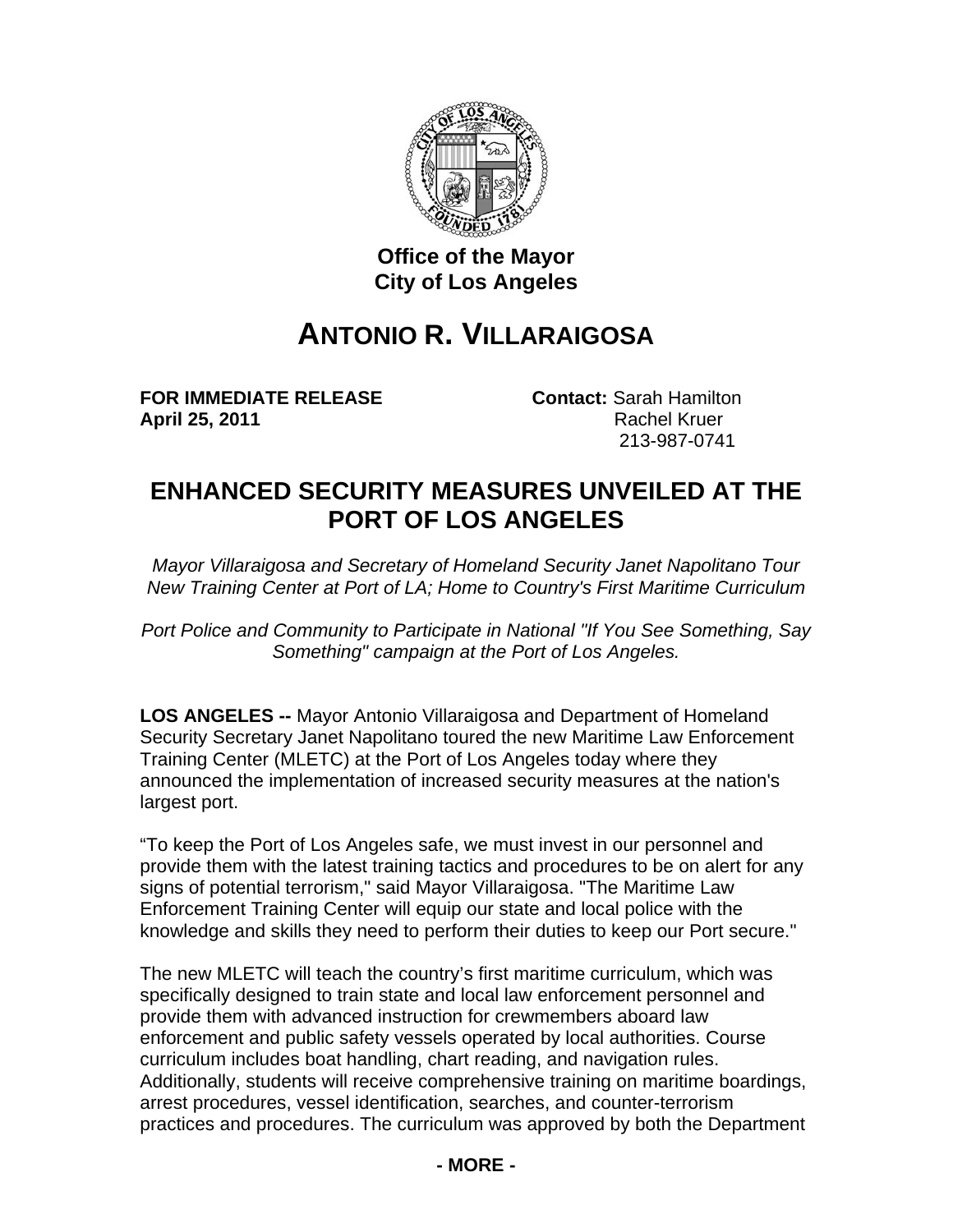of Homeland Security and the California Emergency Management Agency. It is California Police Officer Standards and Training (POST) certified, consistent with current federal doctrine, and will be made available to municipal, county, state or federal law enforcement personnel who require maritime skill sets to perform their duties.

Secretary of Homeland Security Napolitano and Mayor Villaraigosa also announced the expansion of the Department of Homeland Security's (DHS) "If You See Something, Say Something™" campaign at the Port of Los Angeles.

"The Department of Homeland Security is committed to working with the City of Los Angeles, Los Angeles Police Department, and Los Angeles County Sheriff's Department in our ongoing efforts to strengthen security across Los Angeles and throughout the country," said Secretary of Homeland Security Napolitano. "Expanding the 'If You See Something, Say Something™' campaign in Los Angeles is an important part of our efforts to partner with the public to keep our country safe and resilient."

Launched in 2010 by Secretary Napolitano, the Department's "If You See Something, Say Something<sup>™"</sup> program is a national public awareness campaign that uses education materials, advertisements, and other outreach tools to engage travelers, businesses, community organizations, and public and private sector employees to remain alert and play an active role in keeping our country safe.

"We are honored that Secretary Napolitano is expanding the "If You See Something, Say Something™" campaign to the Port and the surrounding community," Villaraigosa said. "We all have a role to play in keeping our city and our country safe and I encourage all Angelenos to participate in this campaign."

In October 2009, the Los Angeles Police Department unveiled iWATCH, the community component of "If You See Something, Say Something™", calling it the 21st century version of the Neighborhood Watch.

"We are pleased to support 'If You See Something, Say Something™' through our participation in the iWATCH program," Port Police Chief Ronald Boyd said. "It makes this day where we recognize the partnering of the Regional Maritime Law Enforcement Training Center with our DHS friends even greater."

"If You See Something, Say Something™" is already in use at other locations around Los Angeles including Los Angeles International Airport, Union Station and throughout the rail system, and the 2011 NBA All-Star Game.

"We plan to expand the "If You See Something, Say Something™" campaign through public education, website availability and other tools for members of our community who use the MTA transit system and play an active role in keeping it safe," said Los Angeles County Sheriff Lee Baca.